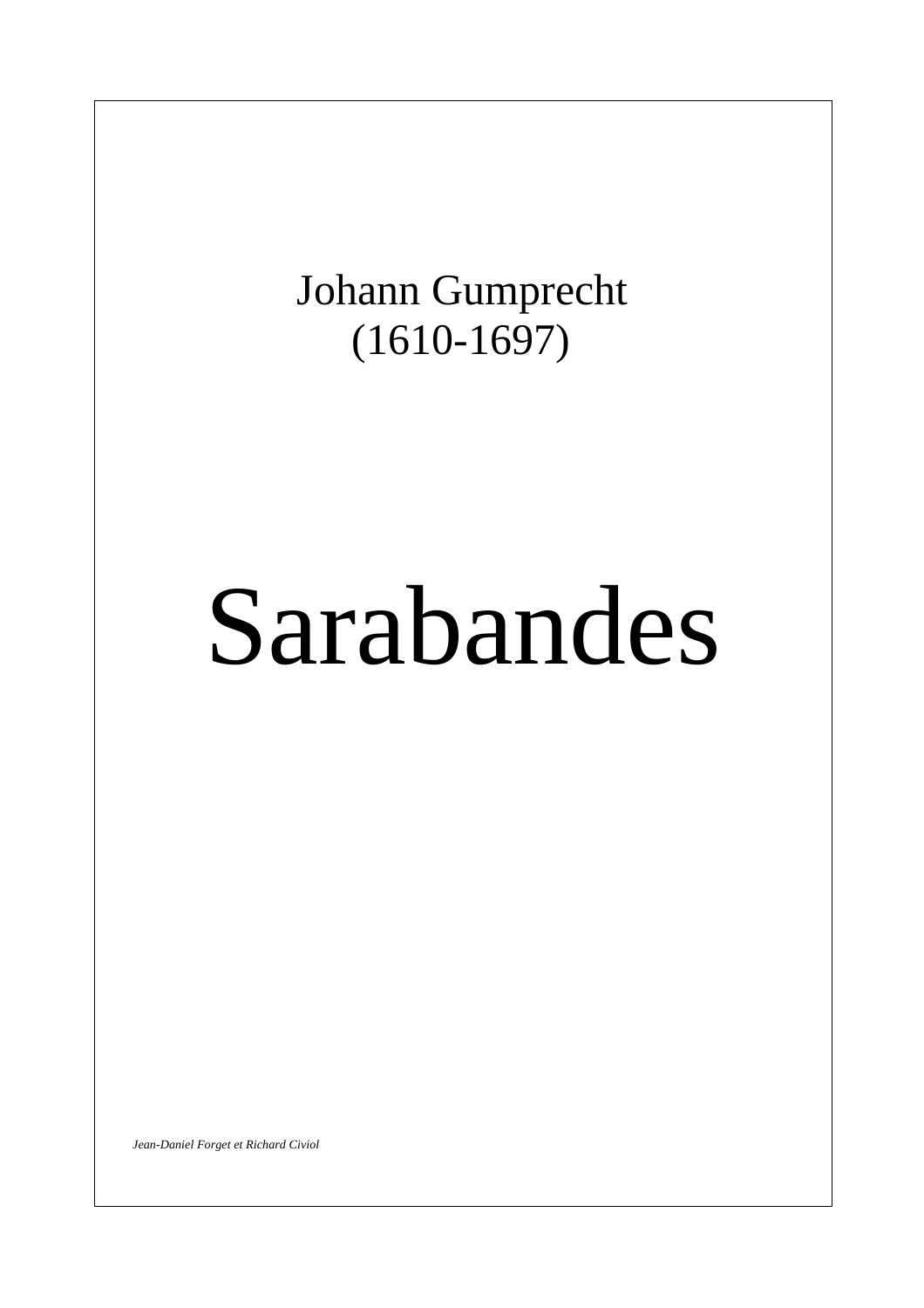## Les sarabandes

1 -

2 - (1) Sarabande

3 - (2) Sarabande

4 - (3) Sarabande

5 - (4) Sarabande

6 - (5) Sarabande

7 - (6) Sarabande

8 - (7) Sarabande

- 9 (8) Sarabande
- 10 (9) Sarabande
- 11 (10) Sarabande
- 12 (11) Sarabande
- 13 (12) Sarabande
- 14 (13) Sarabande

15 - (14) Sarabande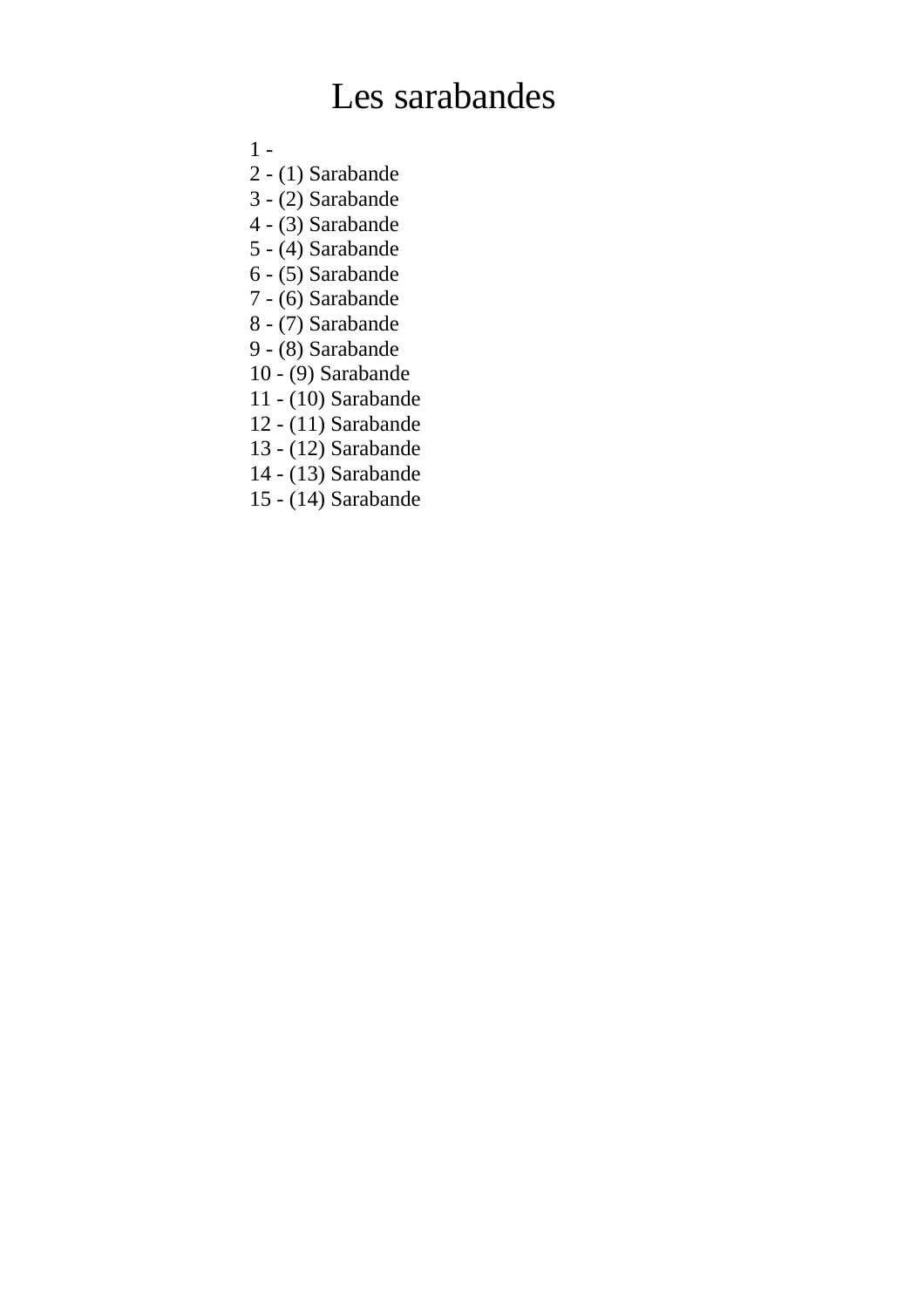$\frac{1}{1}$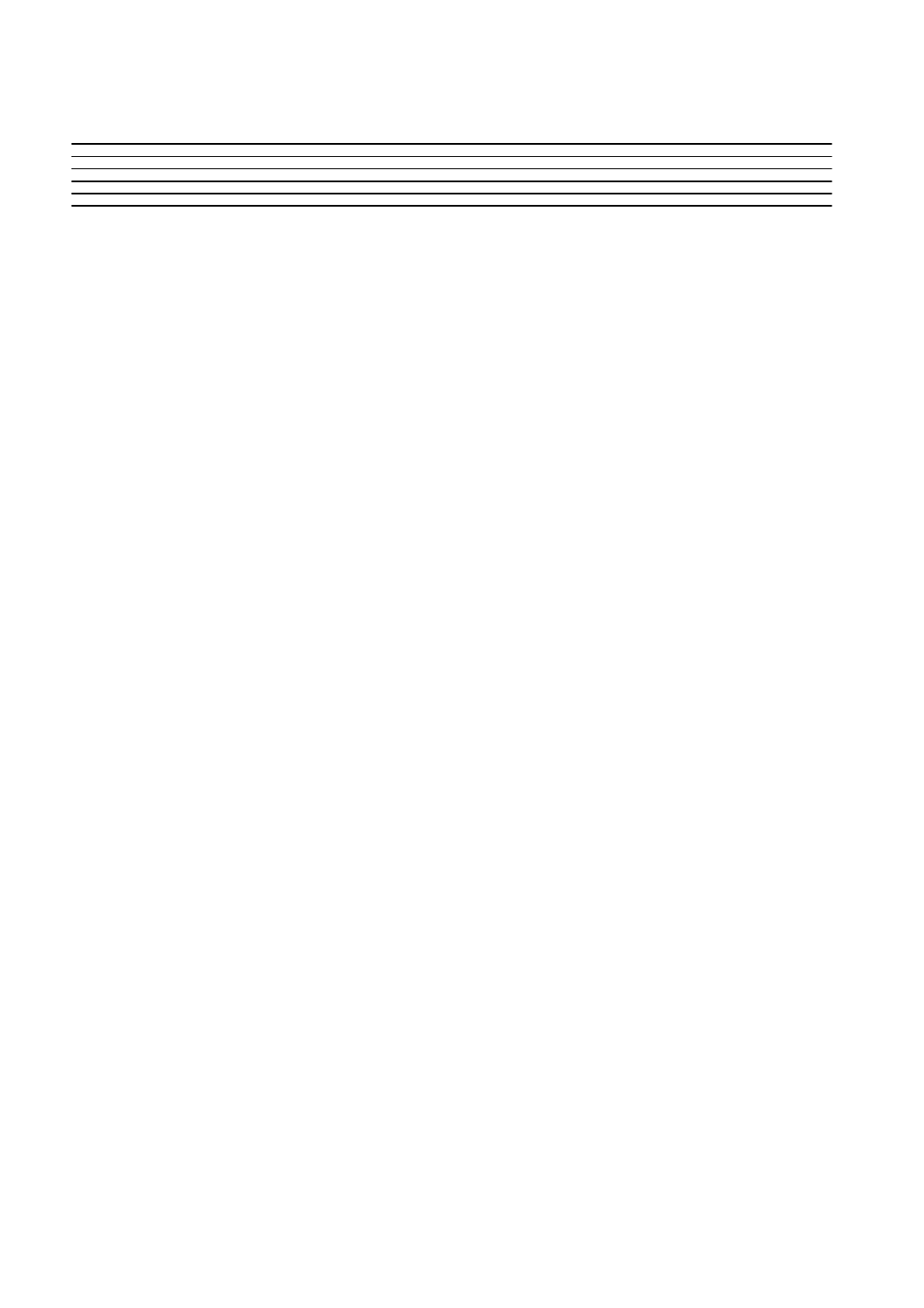





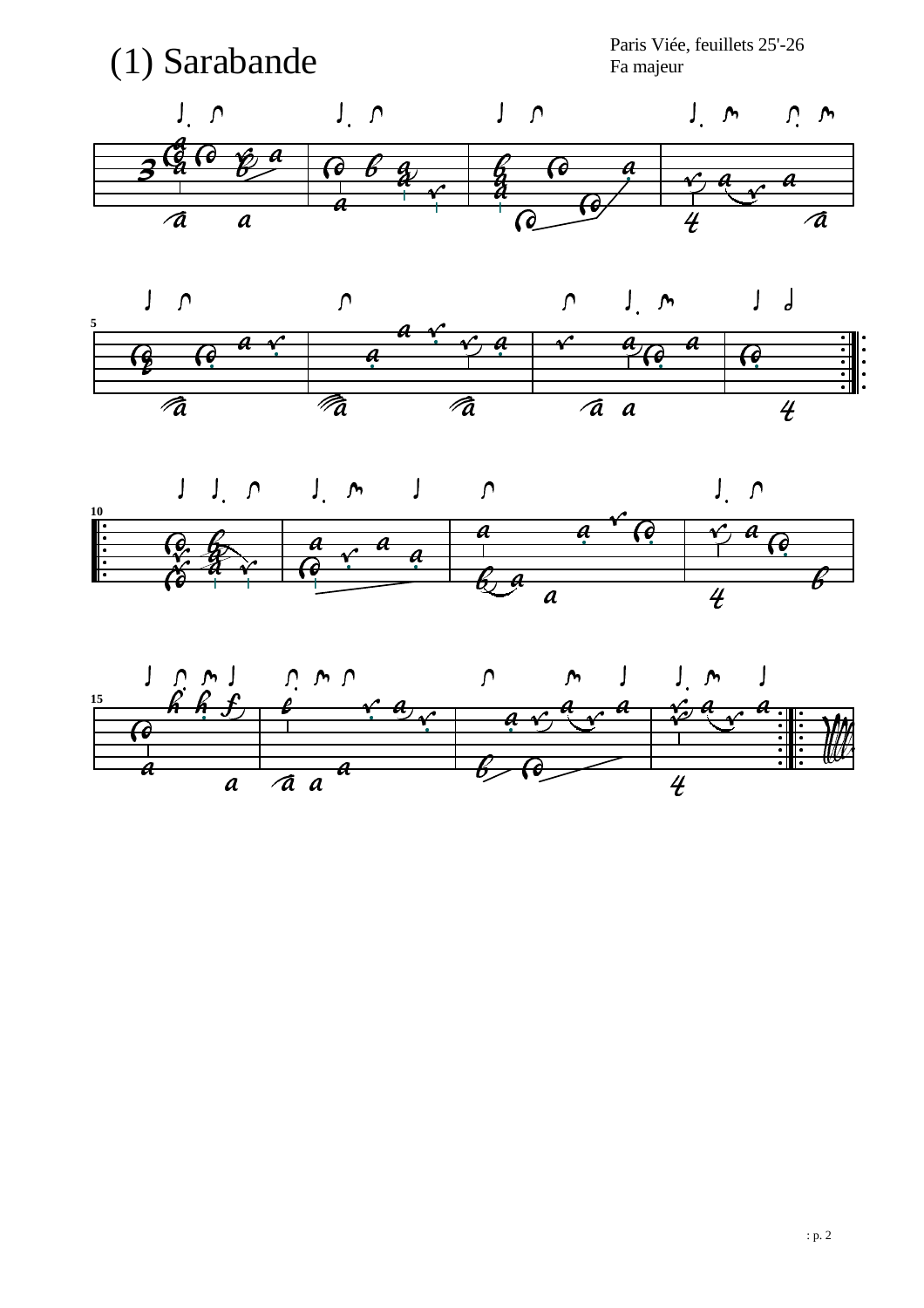



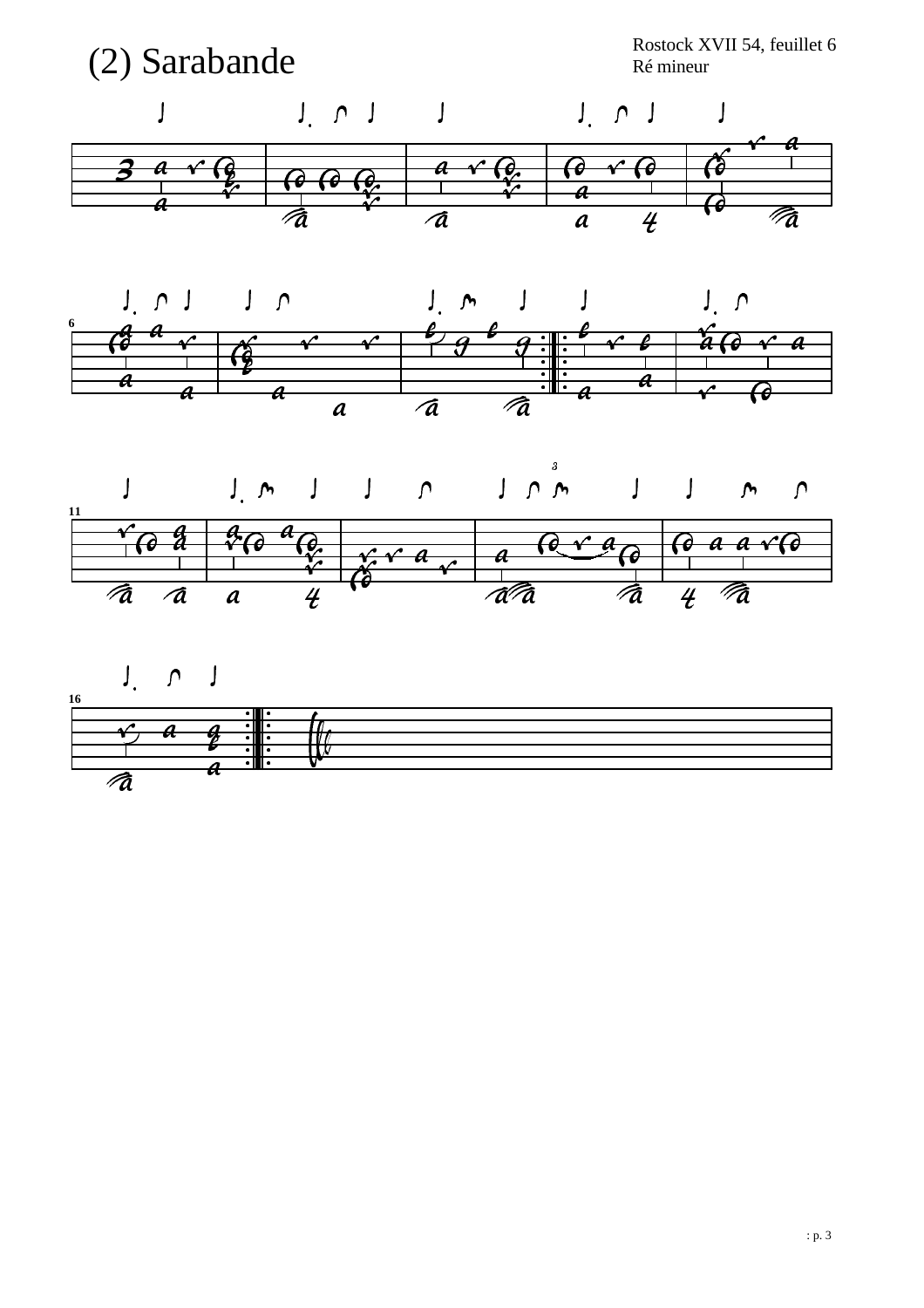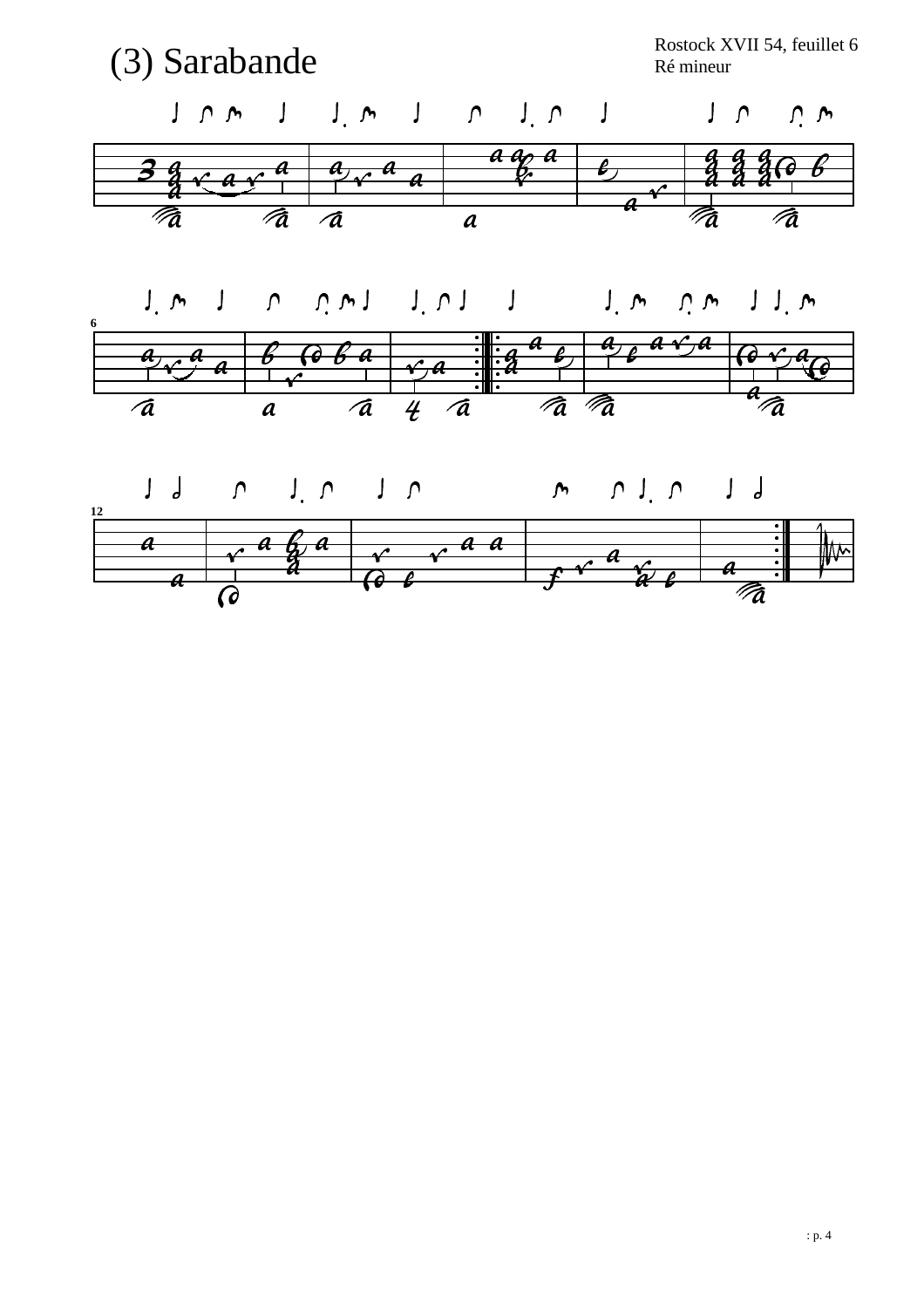

: p. 5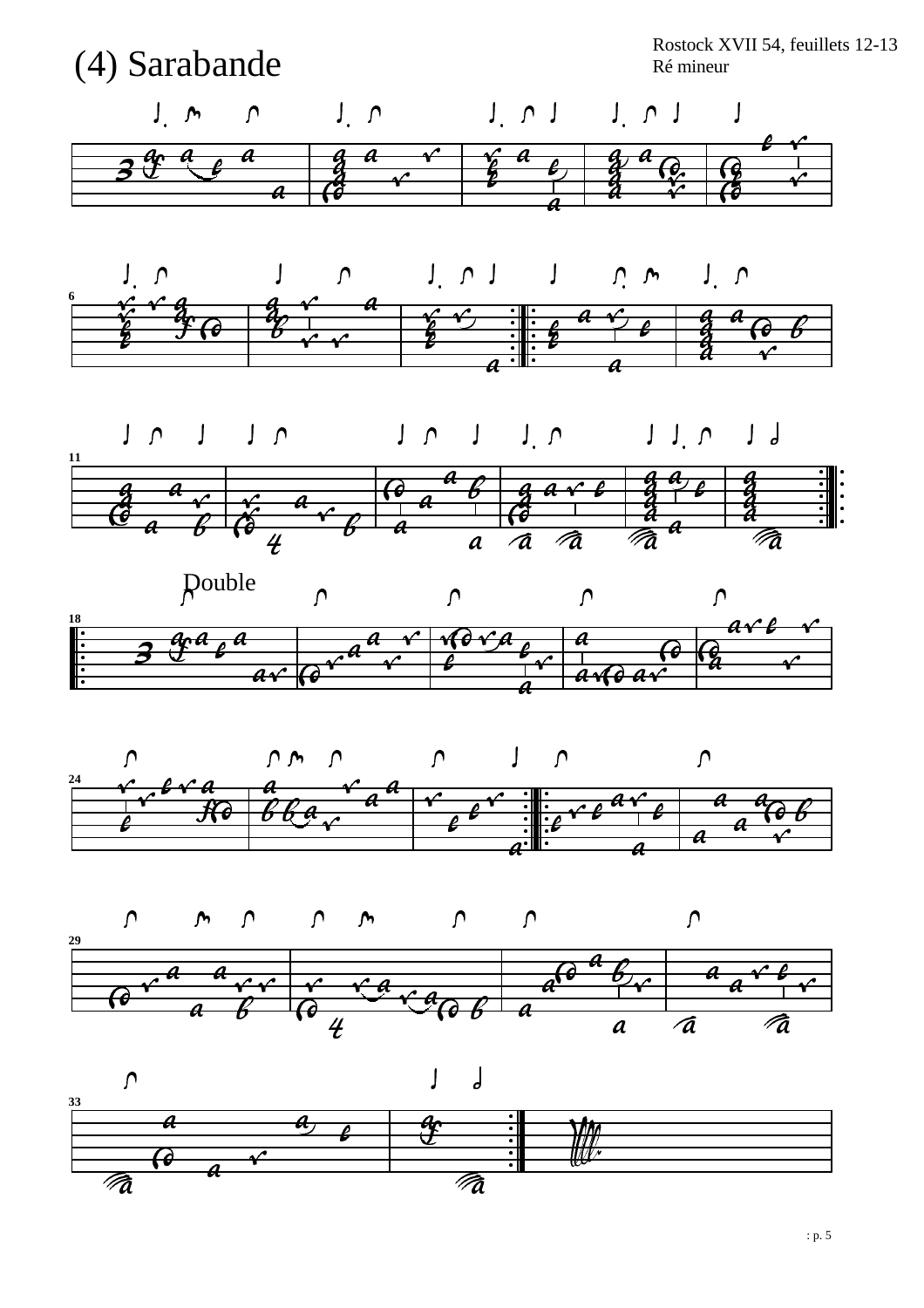









: p. 6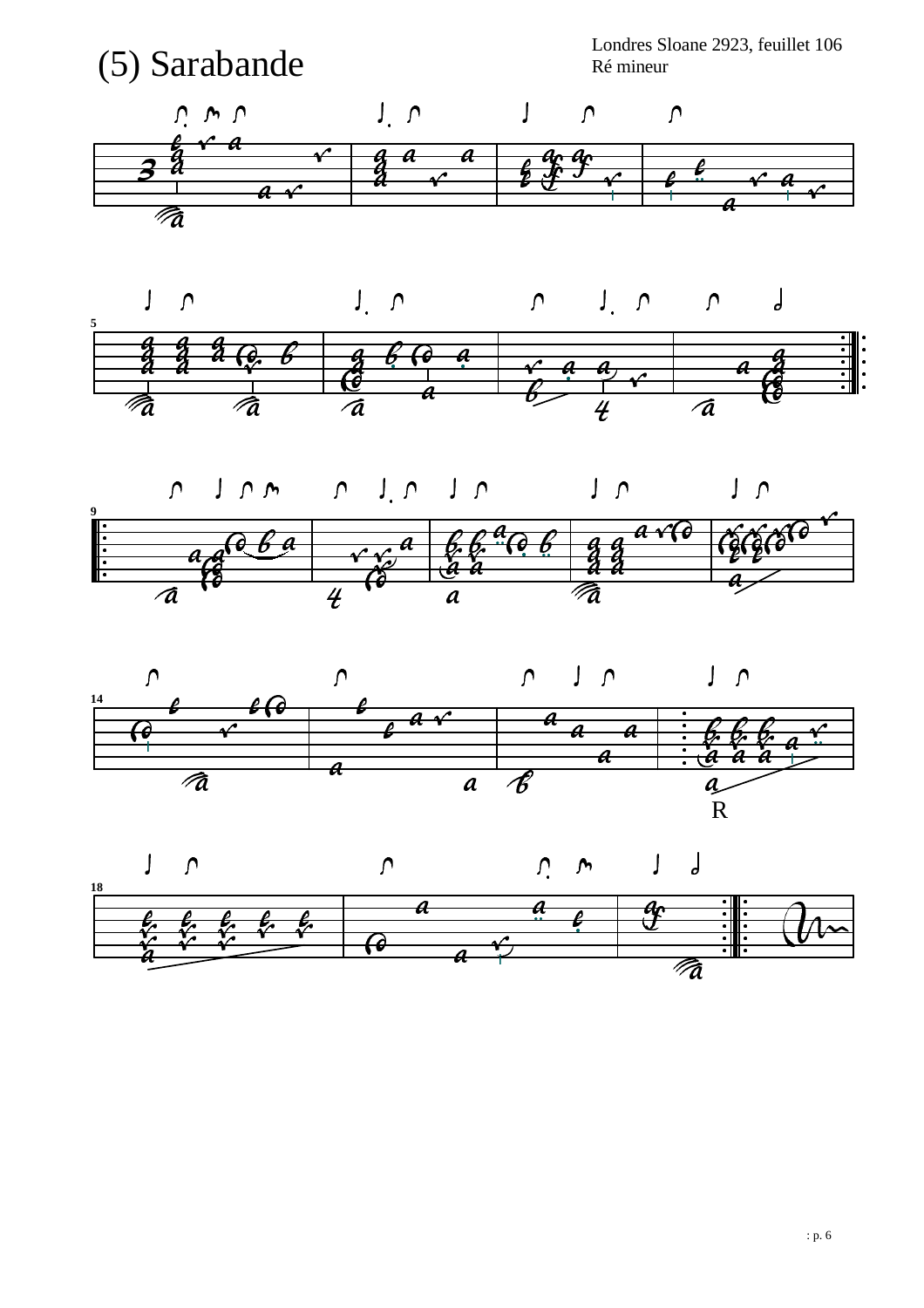## (6) Sarabande Leipzig II 6 24, feuillet 233 Ré mineur





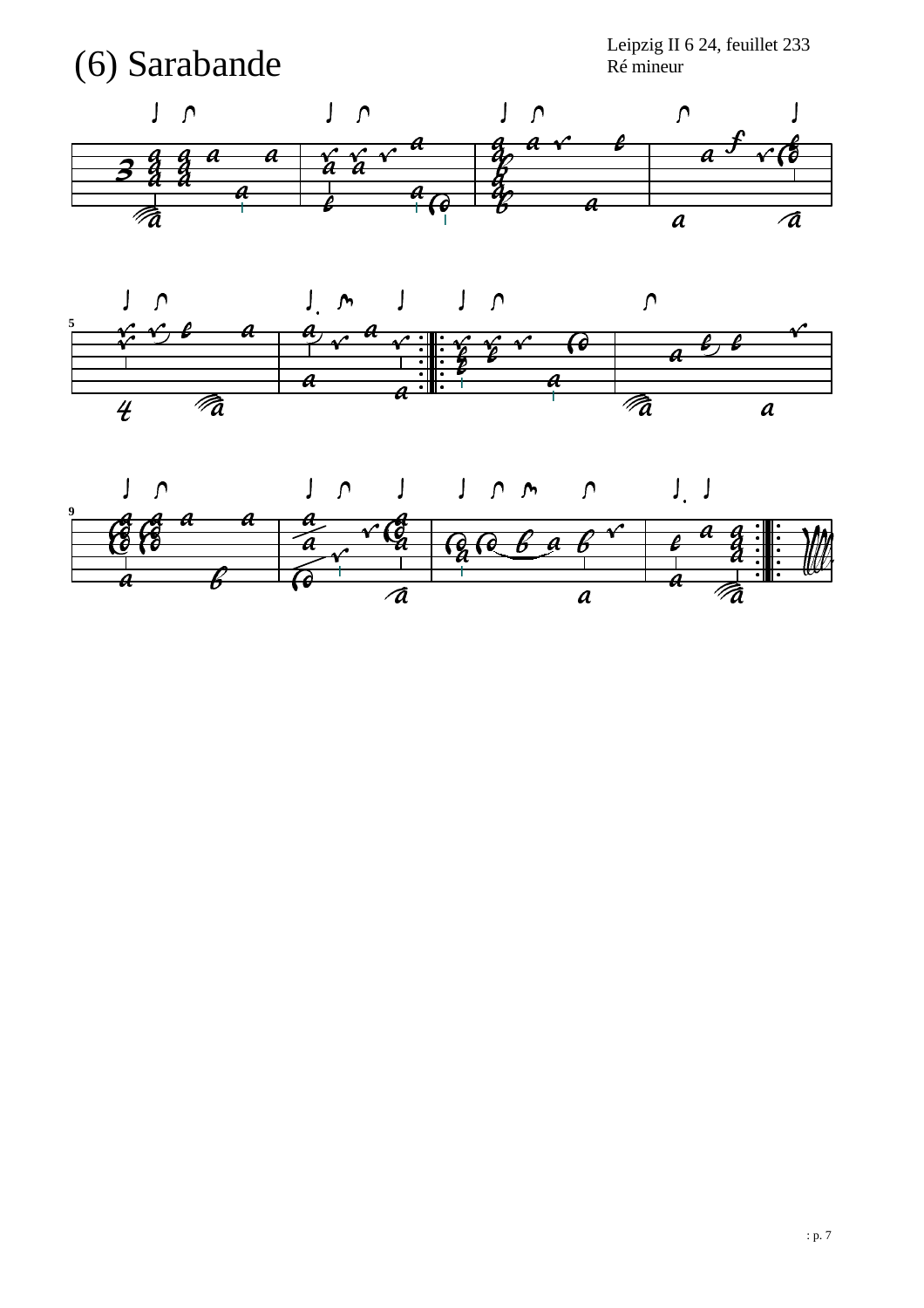









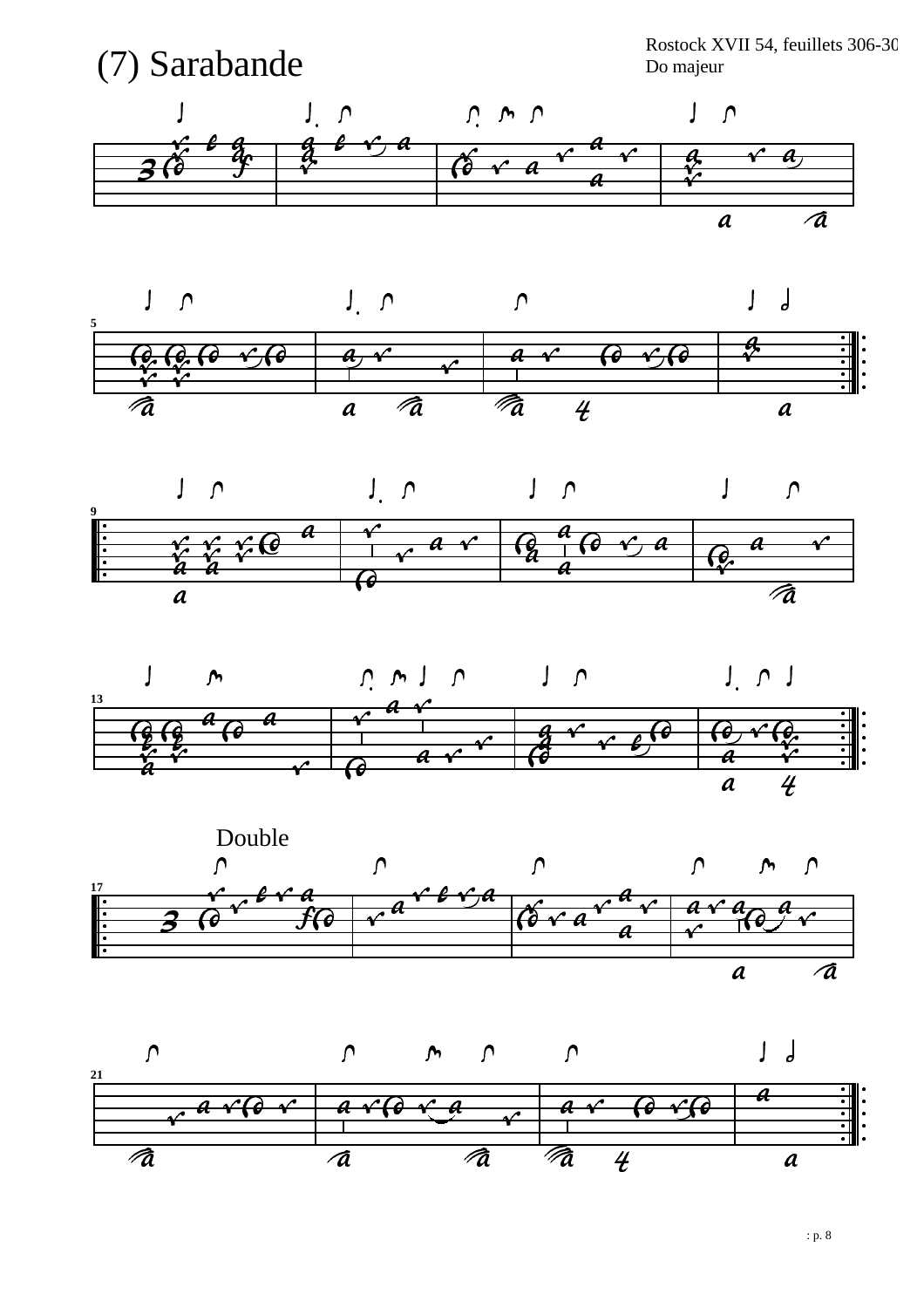



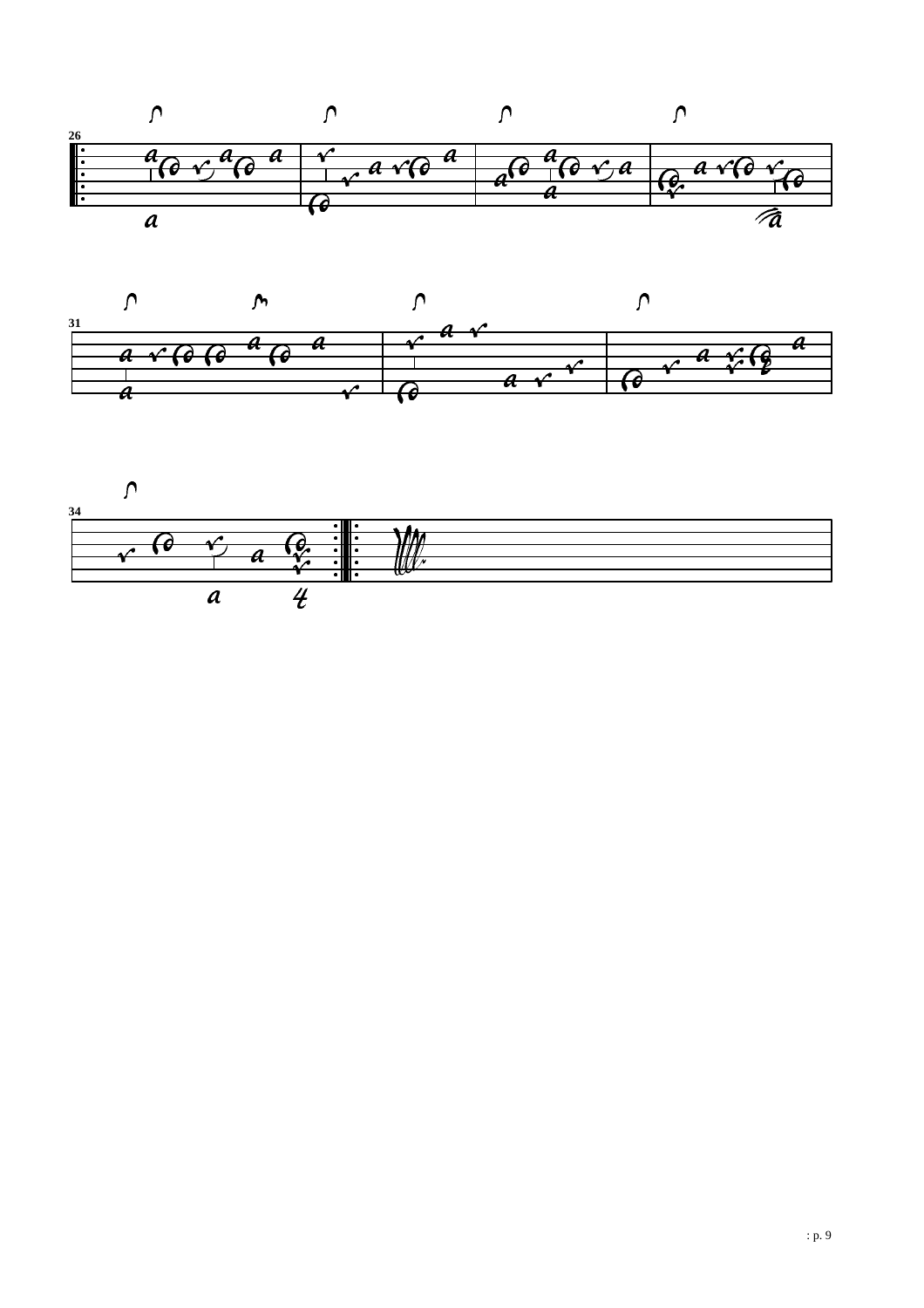





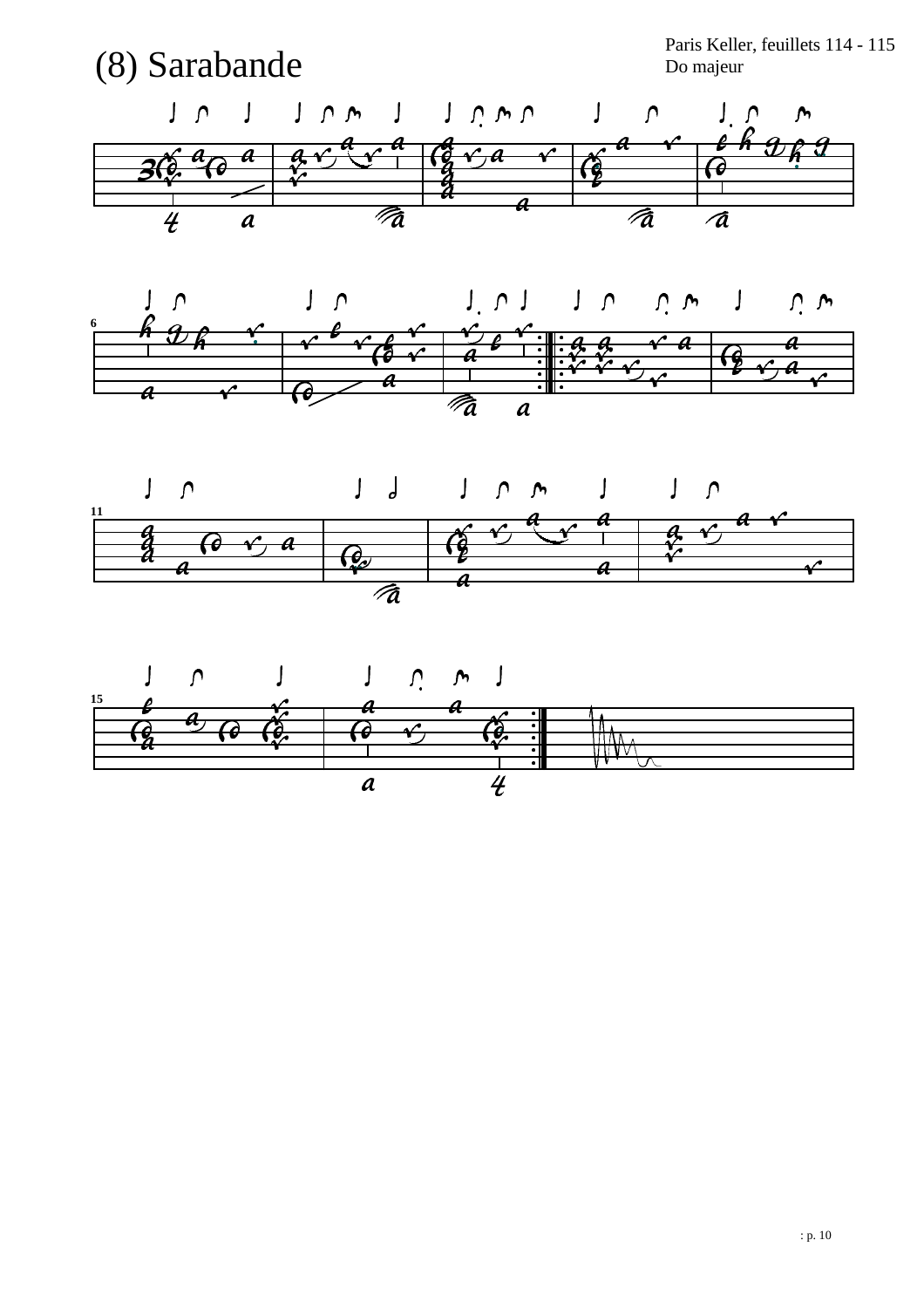

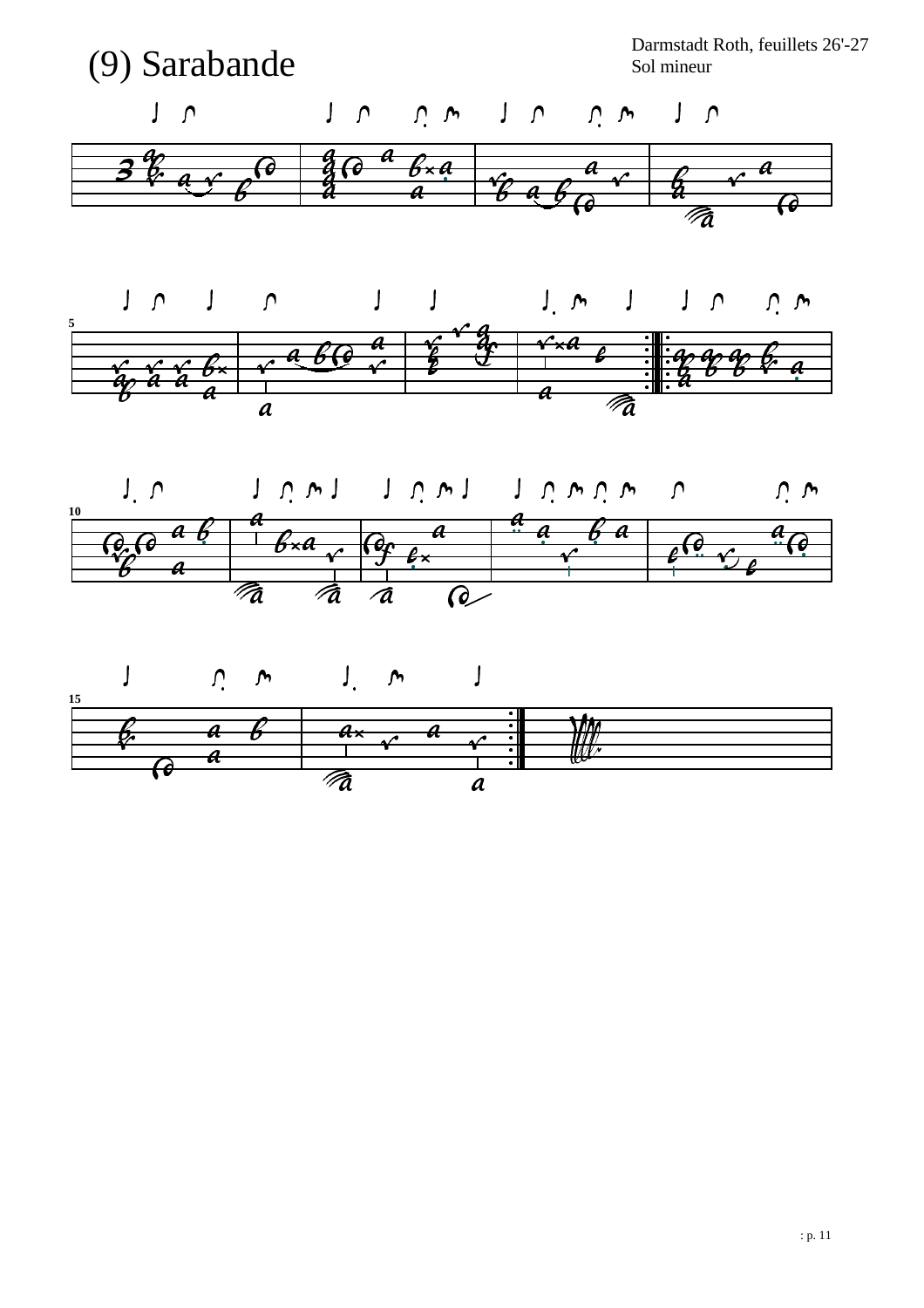





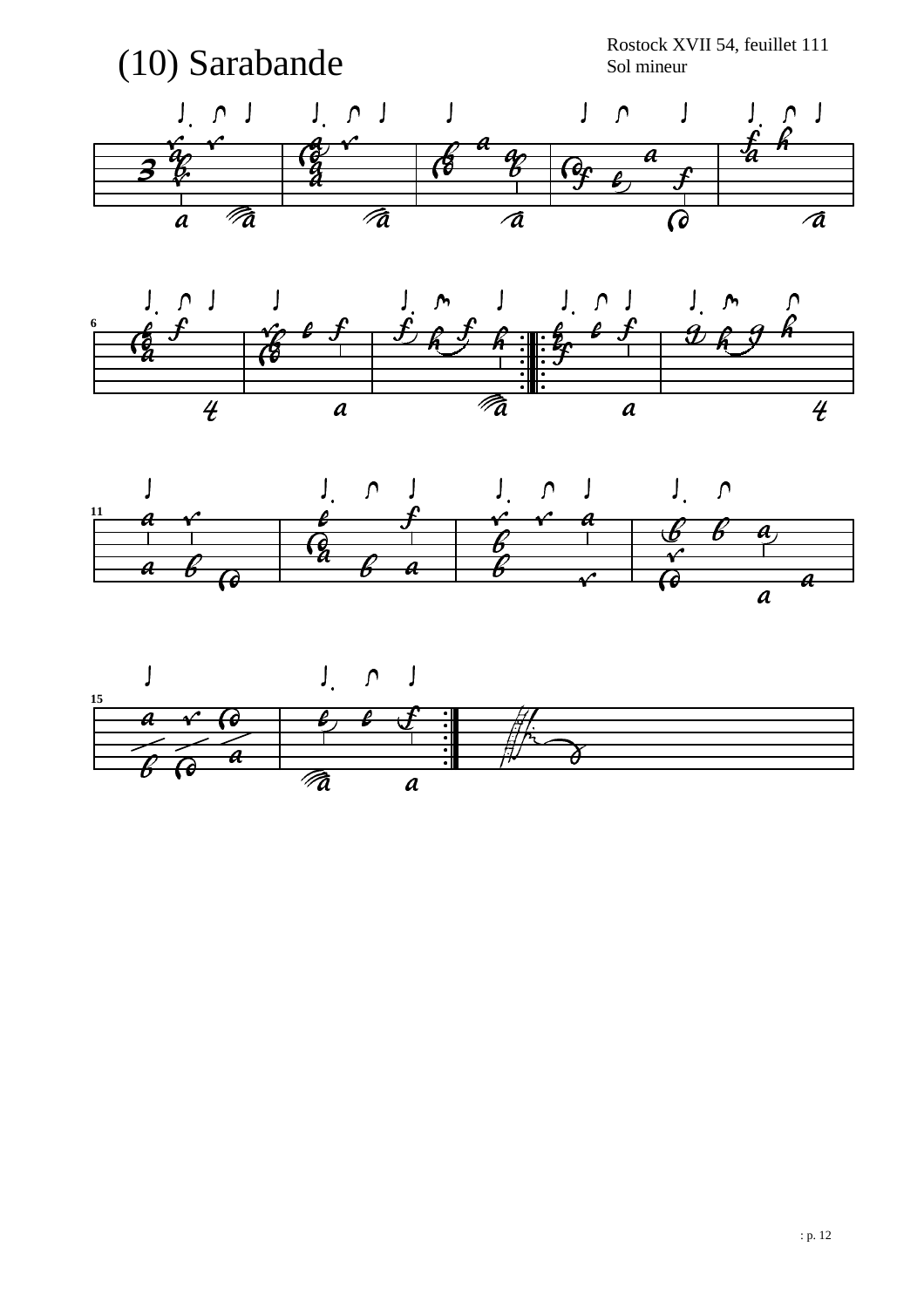





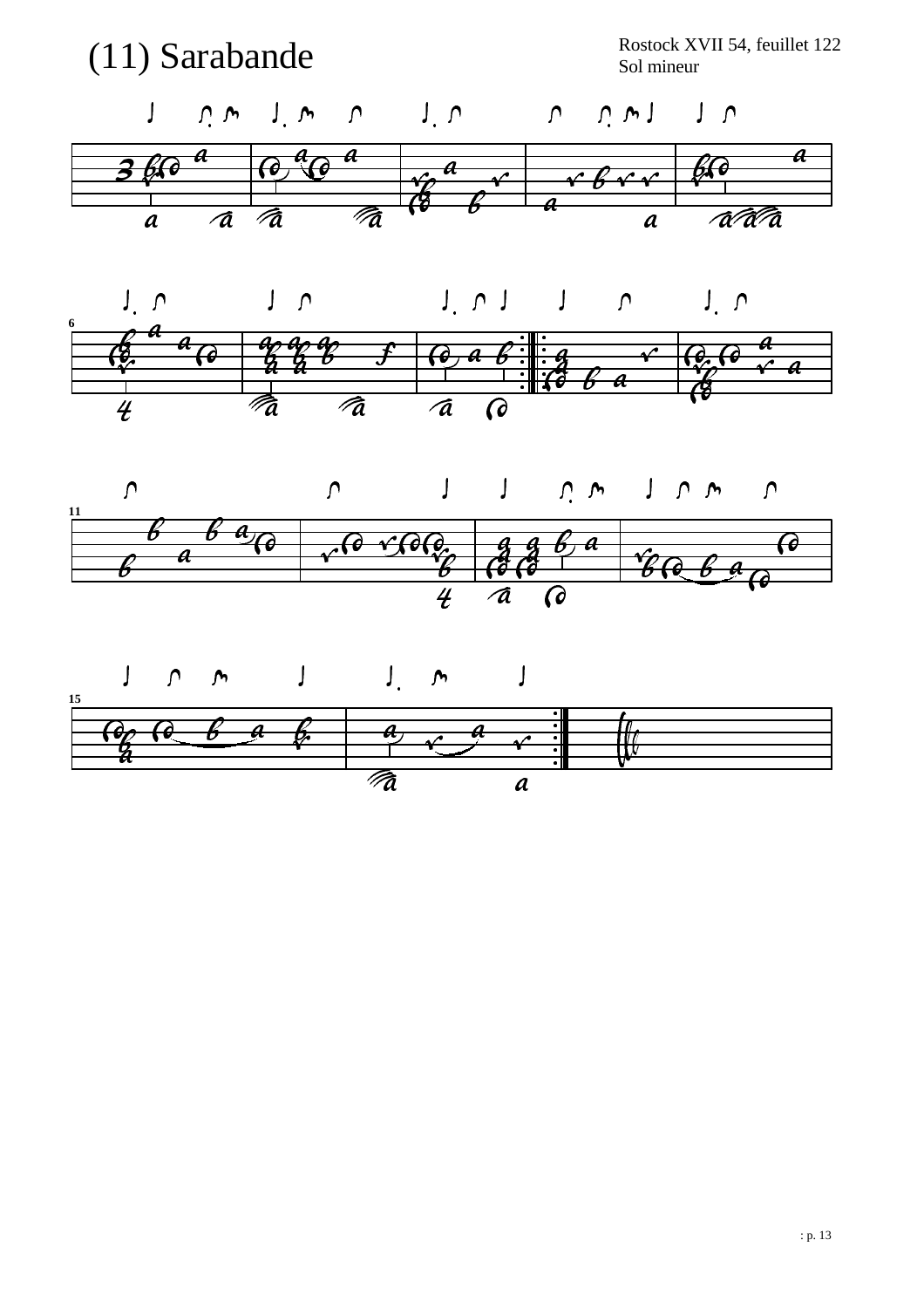



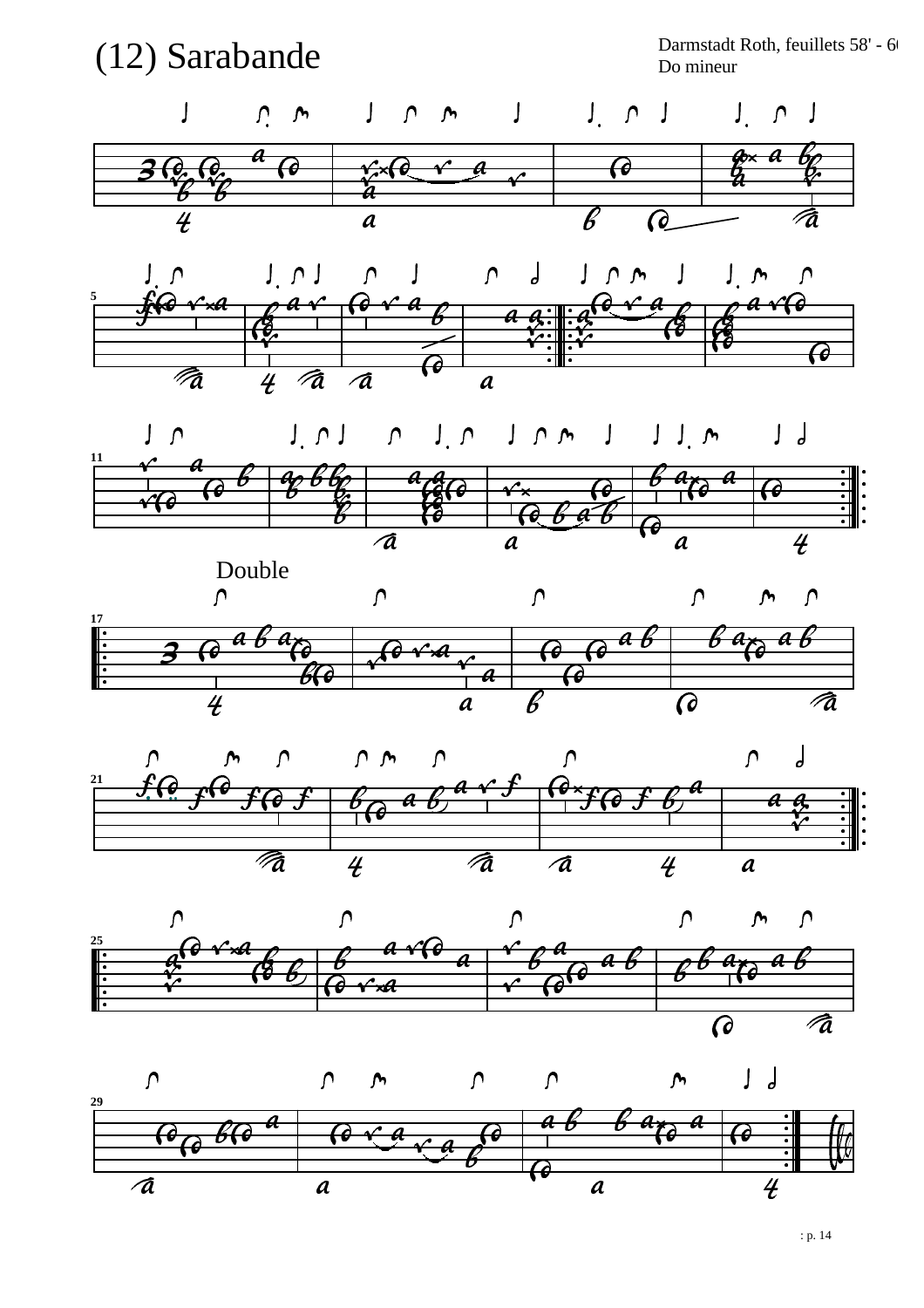